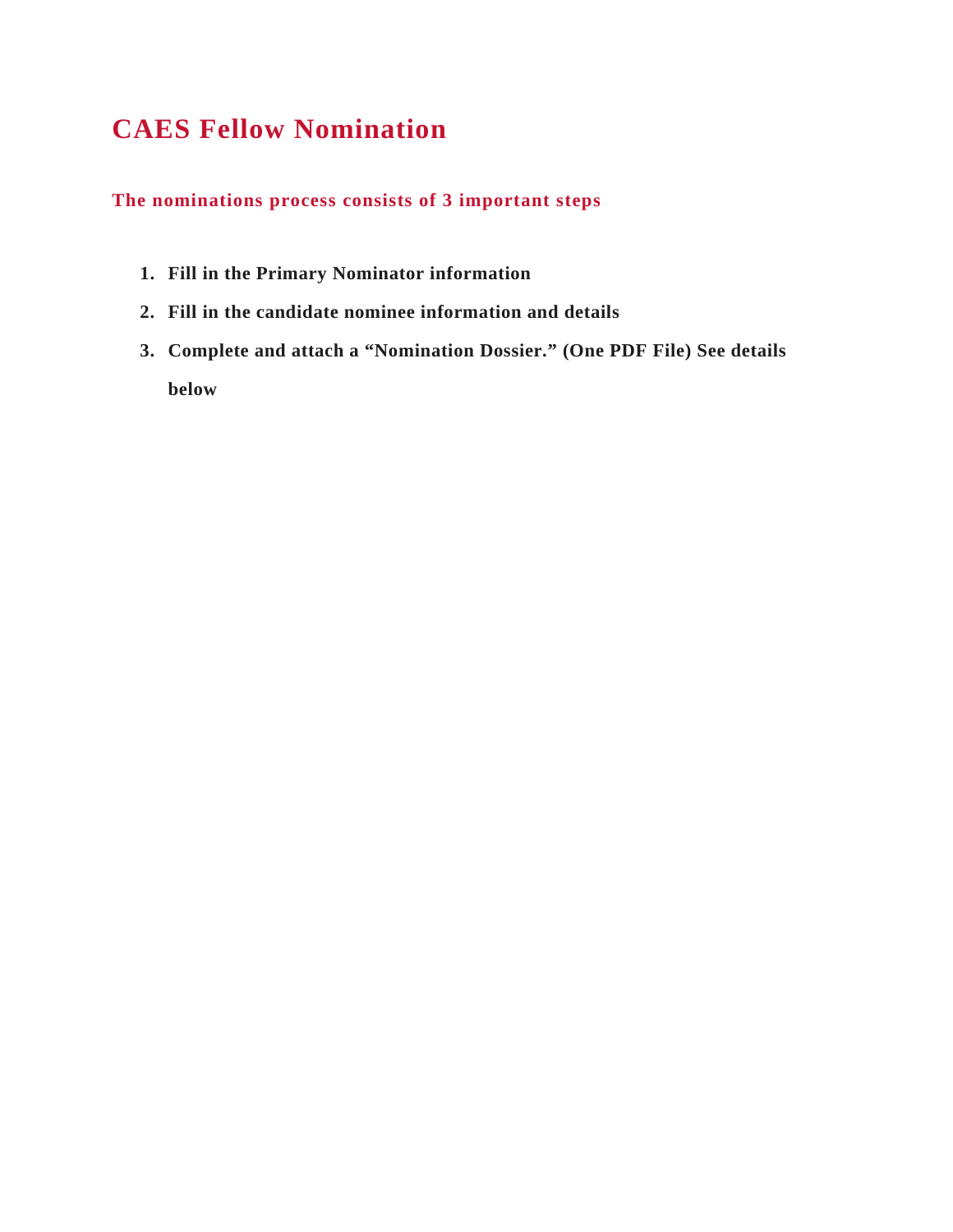

# CAES Fellow Nomination Form

| <b>1. ENTER THE PRIMARY NOMINATOR INFORMATION</b> |                                                         |  |
|---------------------------------------------------|---------------------------------------------------------|--|
|                                                   | Please indicate the Primary Nominator membership type : |  |
| $\Box$ CAES Academic member                       | $\Box$ CAES Non-Academic member                         |  |
| <b>LAST NAME:</b>                                 | <b>FIRST NAME:</b>                                      |  |
| <b>INSTITUTION:</b>                               |                                                         |  |
| <b>STREET ADDRESS:</b>                            |                                                         |  |
| CITY:                                             |                                                         |  |
| STATE:                                            |                                                         |  |
| <b>EMAIL ADDRESS:</b>                             | <b>PHONE</b>                                            |  |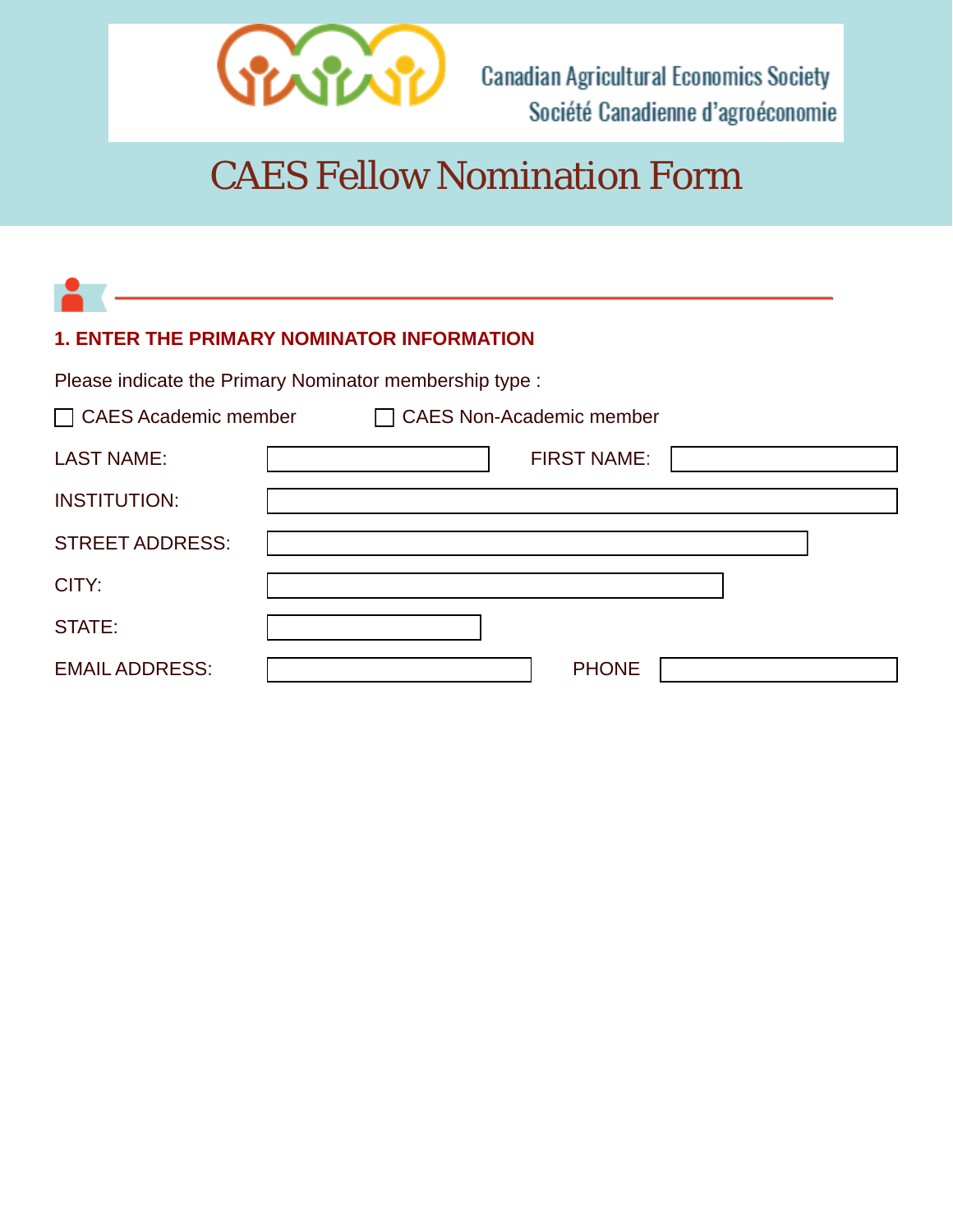

## **2. ENTER THE CANDIDATE INFORMATION AND DETAILS BELOW** (all fields required, unless

where indicated)

By selecting yes, I acknowledge that this candidate has been a member of the CAES over the last 10 years.

| $\bigcirc$ Yes<br>$\bigcirc$ No |                                                                                                |
|---------------------------------|------------------------------------------------------------------------------------------------|
| <b>LAST NAME:</b>               | <b>FIRST NAME</b>                                                                              |
| <b>INSTITUTION:</b>             |                                                                                                |
| <b>EMAIL ADDRESS:</b>           |                                                                                                |
| $\mathbf{m}$                    | EDUCATION: Post-Secondary Education: (include institution(s), degree(s) and specialization(s)) |
| PhD                             |                                                                                                |
|                                 |                                                                                                |
|                                 |                                                                                                |
| M.Sc.                           |                                                                                                |
|                                 |                                                                                                |
| B.Sc.                           |                                                                                                |
|                                 |                                                                                                |
|                                 |                                                                                                |
| <b>Others</b>                   |                                                                                                |
|                                 |                                                                                                |
|                                 |                                                                                                |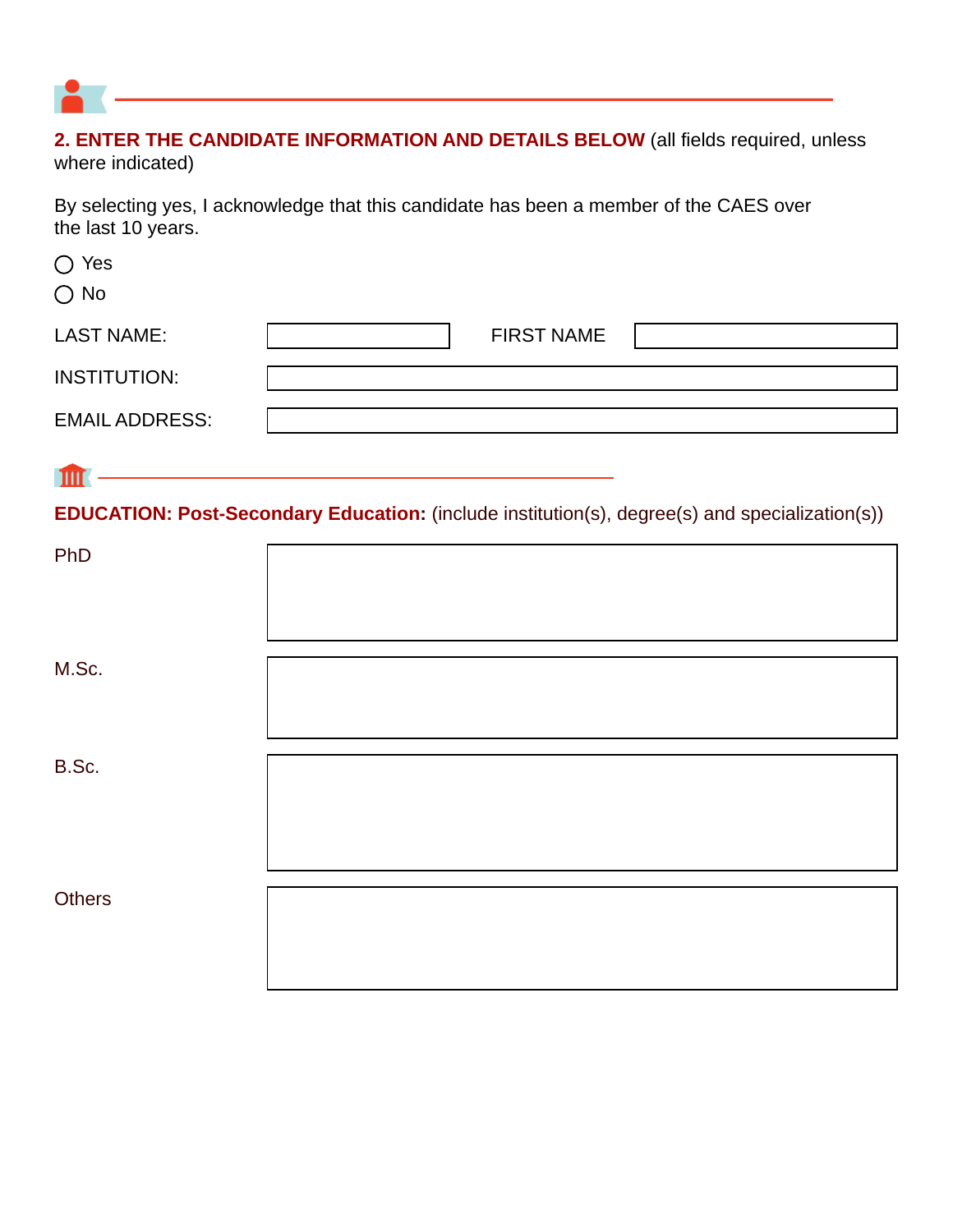**Record of Employment:** (List chronologically in reverse order, starting with current position):

**Service to the Profession:** (List positions in local, provincial and national and international organizations)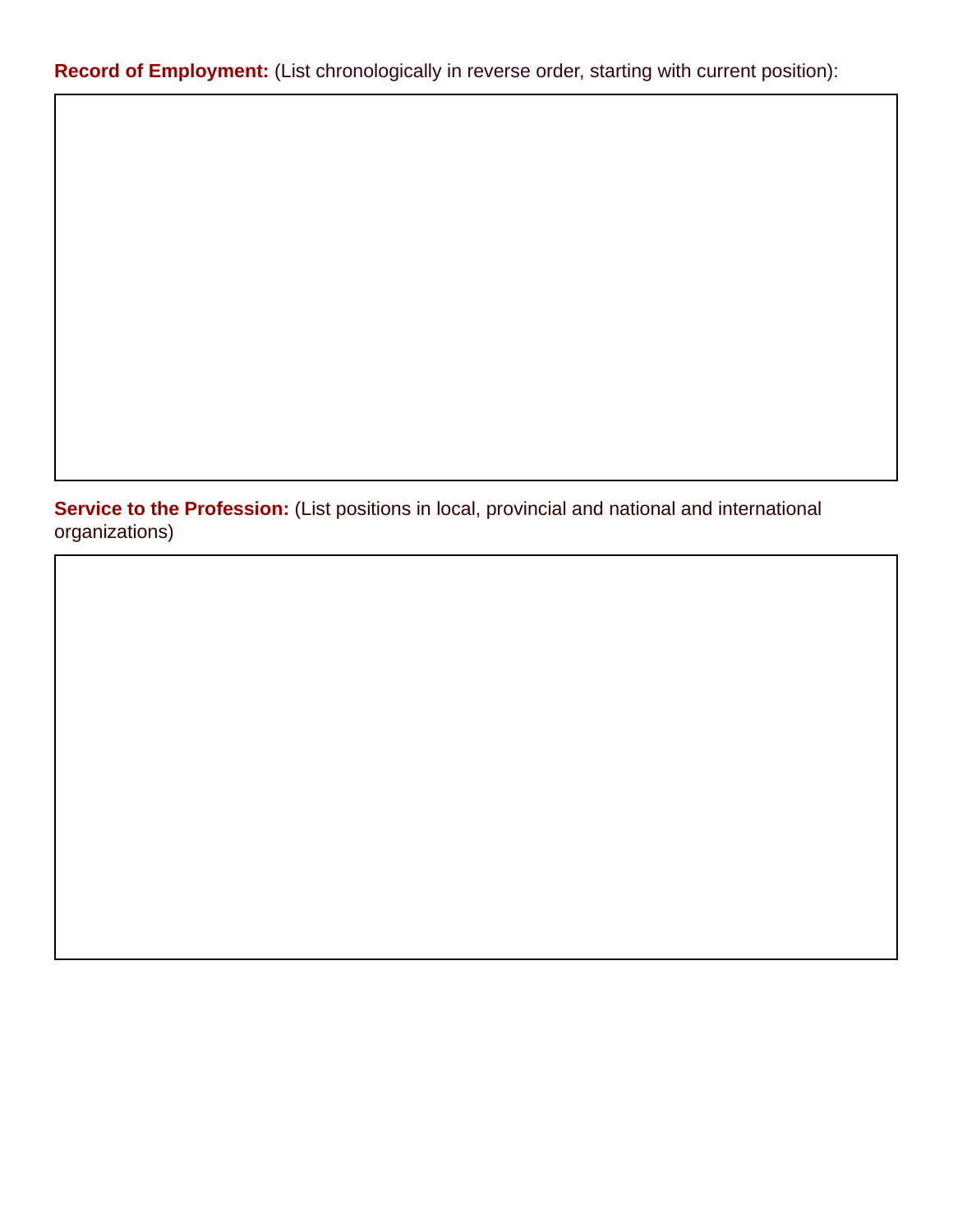**Honours and Awards Received**: (List honours and awards already held and the name of the organization):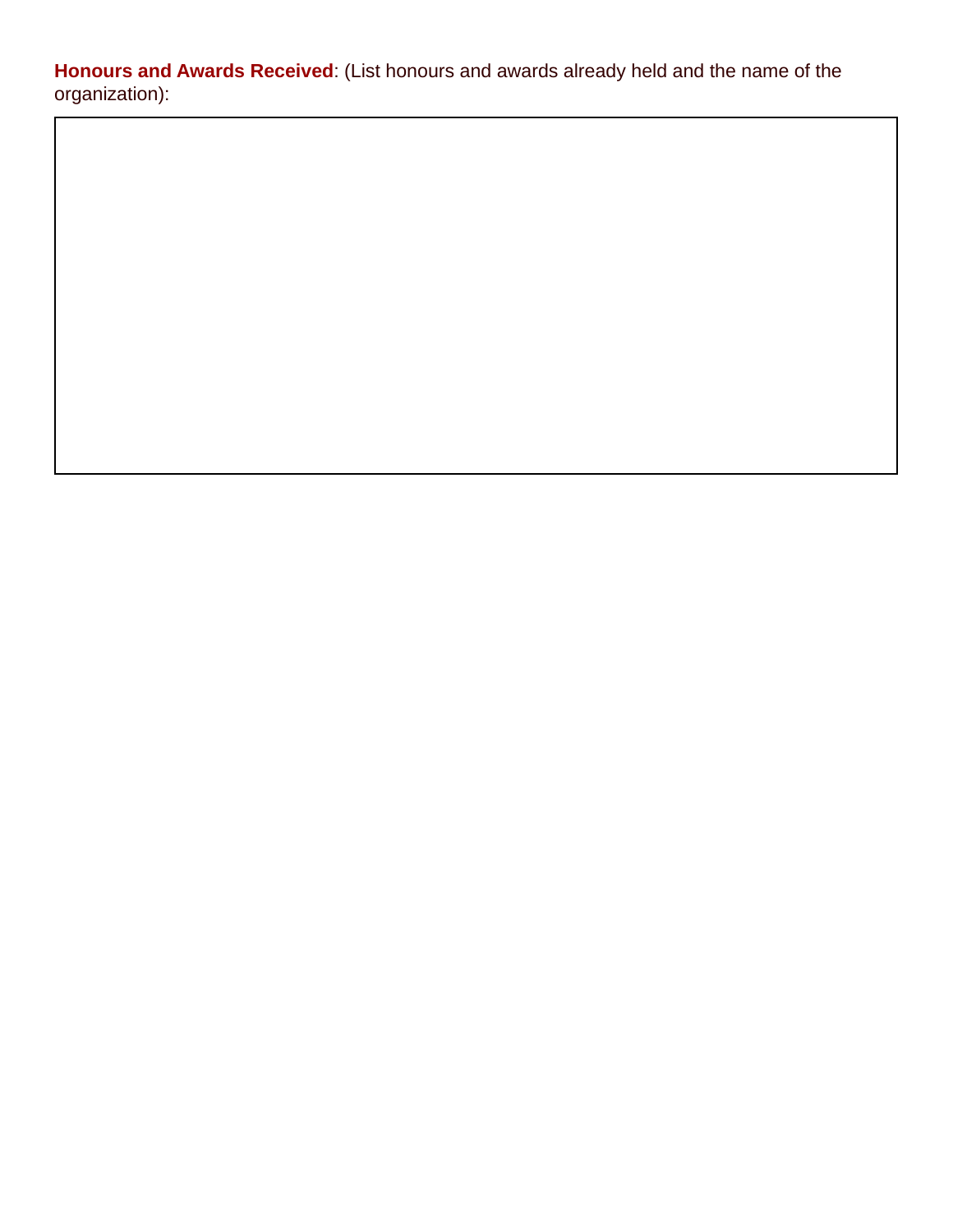### **Summary of Achievements and Institution Building:**

(A concise 200-word summary of achievements and institution building that may be used as a citation. It can include the impact that the individual has had in any of the following; administration, agri-business and/or agricultural production, programs and policy, international development, extension/field work, research, teaching and mentoring, or other relevant area of activity.)

**Other Relevant Information:** (Nominee's curriculum vitae may be attached)